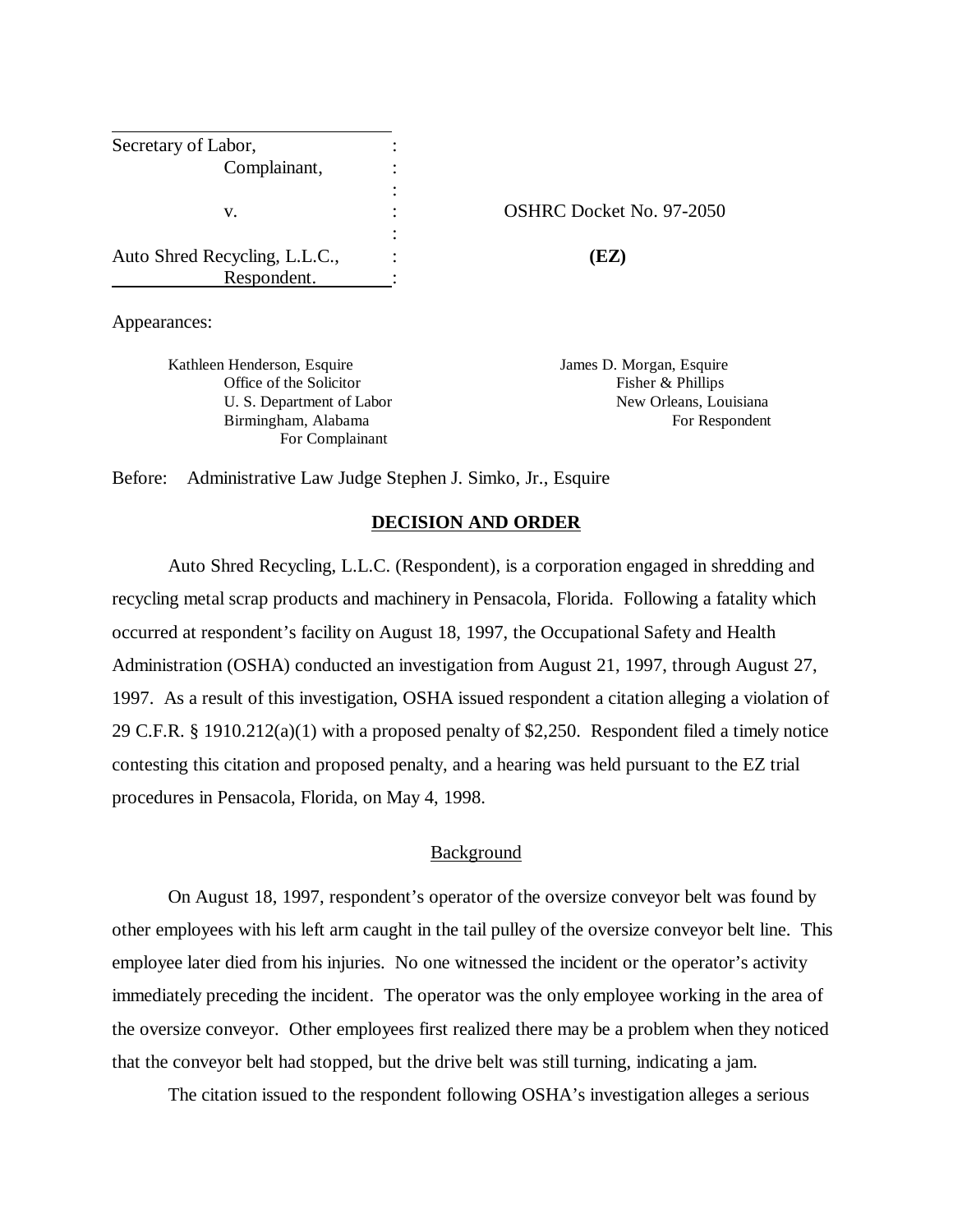violation as follows:

29 CFR 1910.212(a)(1): Machine guarding was not provided to protect operator(s) and other employees from hazard(s) created by ingoing nip points:

On or about August 18, 1997, the employer had not provided adequate guarding of the incoming nip point on the tail pulley section of the oversize conveyor belt in the Eddy Current Line which exposed employees to the hazard of being caught in the conveyor nip point.

# Stipulation of Facts

Prior to the hearing on May 4, 1998, the parties submitted a Stipulation of Facts as

follows:

- 1. The parties stipulate that there was an inrunning nip point on the tail pulley section of the oversize conveyor belt in the Eddy Current Line at Respondent's workplace at 1000 Myrick Street, Pensacola, Florida 32505 during the period from August 1, 1997 to August 27, 1997, inclusive. The absence of a mechanical guard around the tail pulley of the oversize conveyor is the only condition which the Secretary alleges to be a violation of the Act relevant to this hearing.
- 2. The parties stipulate that there was a guardrail on the instrument side of the catwalk which ran parallel to the conveyor belt, including the area where the nip point was located on the oversize conveyor belt in the Eddy Current Line at Respondent's workplace at 1000 Myrick Street, Pensacola, Florida 32505 during the period from August 1, 1997 to August 27, 1997, inclusive.
- 3. The parties stipulate that there was a distance of 27 inches from the tail pulley to the catwalk on which the aforementioned guardrail was mounted and that there was no mechanical guard covering the tail pulley of the oversize conveyor belt in the Eddy Current Line.
- 4. The parties stipulate that there were recurring occasions when materials/debris would get caught or jammed in the tail pulley section of the oversize conveyor belt on the Eddy Current Line and that employees were required to lock out and tag out the machine before clearing this debris. The parties further stipulate that the action of clearing debris from the tail pulley area of the oversize conveyor is the only activity which the Secretary alleges to constitute a hazard in this matter.
- 5. The parties stipulate that the respondent was the employer of the following persons during the period from August 1, 1997 to August 18, 1997,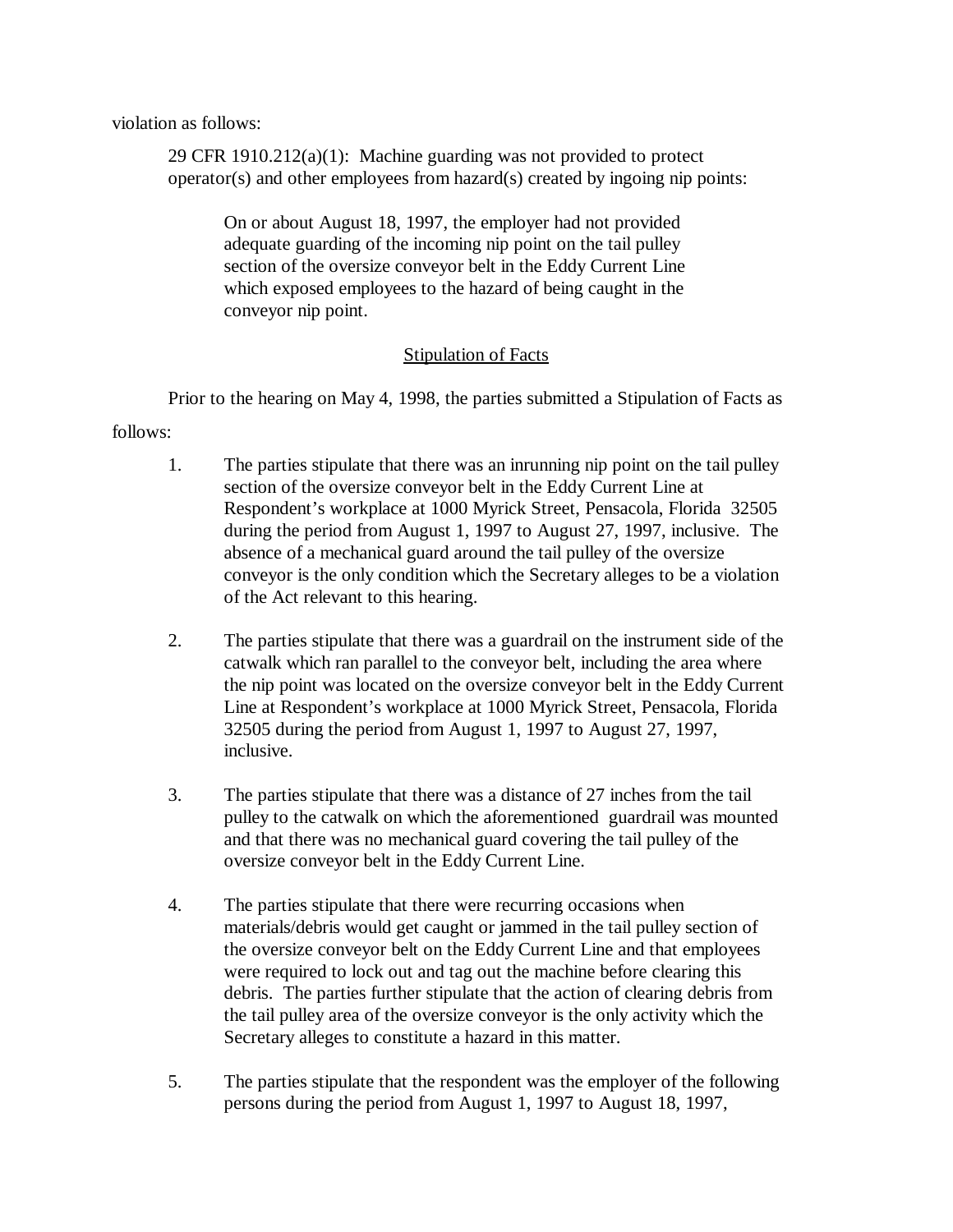inclusive:

Adrian Lindsey Don Drennen Marc Jaffe Hal Frazure Bruce Johnson James Heal Samuel Payne

#### Discussion

The primary work area of the operator of the oversize conveyor was an elevated catwalk on the instrument panel side of the conveyor. The catwalk had a standard guardrail between the side of the catwalk and the tail pulley on the conveyor. The top rail was 45 inches above the catwalk grated floor. The midrail was 25.5 inches above the floor, and there was a toe kick barrier in place. During the hearing, the investigating compliance officer admitted there was no employee exposure to the tail pulley while employees were working on the catwalk during normal operations. The pulley was 24 inches wide, the width of the conveyor. The catwalk on the side of the conveyor opposite the instrument panel side abutted the area of the conveyor near the tail pulley. This area was not guarded mechanically or otherwise; however, it was used only by one employee when he was clearing debris jams. The employee never entered this area to clear jams until the conveyor was shut down, locked out, and tagged out in accordance with respondent's standard procedures.

Debris would jam the conveyors one to three times each day. All employees testifying at the hearing stated under oath that they were instructed by management to lock out and tag out the conveyors whenever they cleared jams or removed debris from the pulley area of the conveyor. These specific instructions were given to employees on several occasions prior to the August 18, 1997 incident. These employees appeared to fully understand that they were not allowed to clear any jams or debris from this area without first locking out and tagging out the system. I find their uncontroverted testimony credible. There is no evidence in the record that these employees on any occasion failed to follow the lockout/tagout procedure before clearing the jams or debris.

Section 1910.212 sets general guarding requirements for all machines. Respondent was charged with a violation of 29 C.F.R. § 1910.212(a)(1) which provides: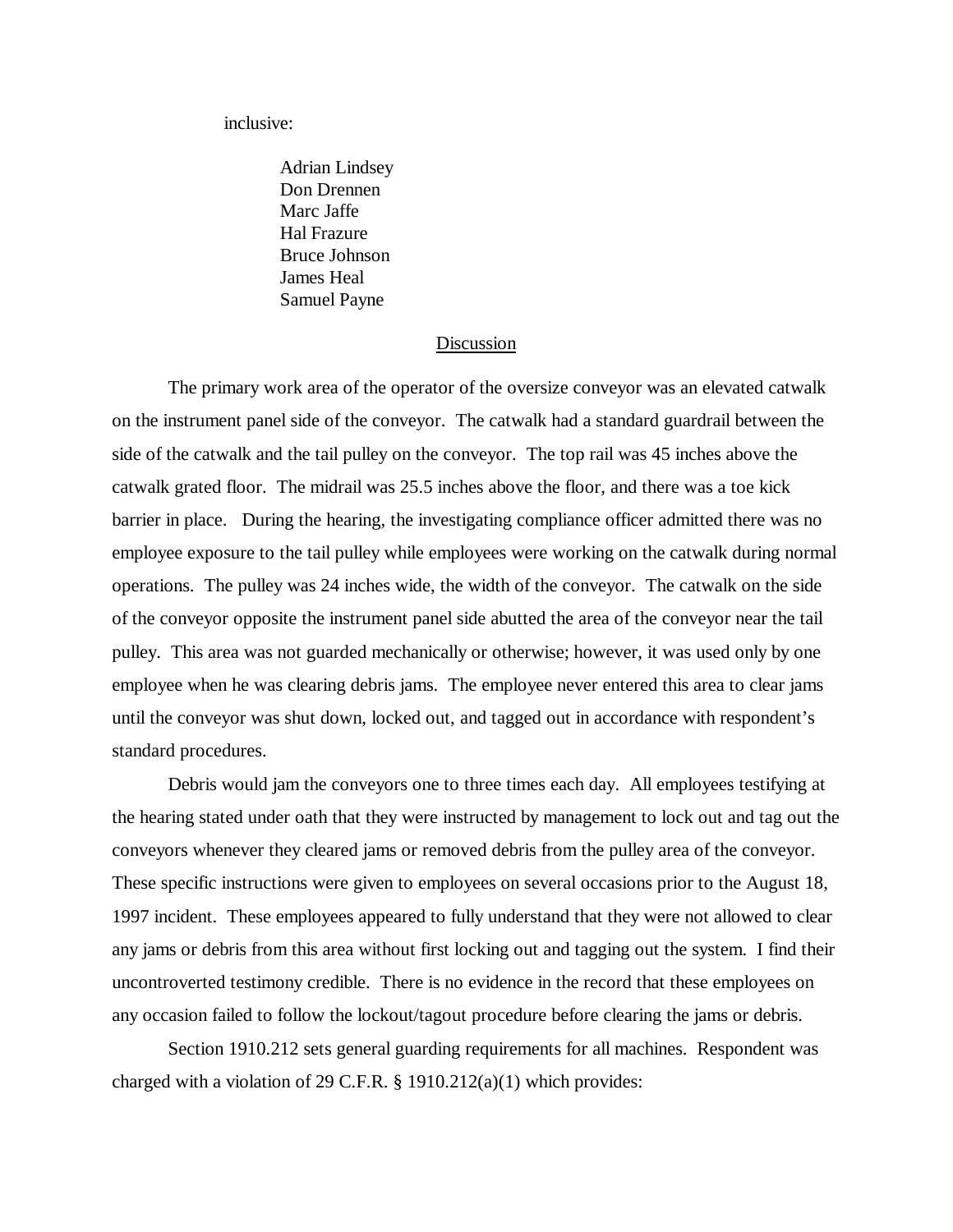(a) *Machine guarding*--(1) *Types of guarding.* One or more methods of machine guarding shall be provided to protect the operator and other employees in the machine area from hazards such as those created by point of operation, ingoing nip points, rotating parts, flying chips and sparks. Examples of guarding methods are--barrier guards, two-hand tripping devices, electronic safety devices, etc.

The threshold issue to be decided is whether respondent provided a method of machine guarding to protect employees from the ingoing nip point hazards while working in the area of the tail pulley of the oversize conveyor. Complainant's compliance officer testified there was no exposure to the nip point hazard for employees standing on the catwalk during normal operations. The standard guardrail clearly protected employees working on the catwalk from ingoing nip point hazards in the tail pulley area. Furthermore, the tail pulley nip point was located below the floor level of the catwalk, and the tail pulley was 27 inches from the toe kick of the catwalk.

The only activity the Secretary alleges to be a hazard is the action of clearing debris from the tail pulley area of the oversize conveyor. The absence of a mechanical guard around the tail pulley is the only condition alleged to be a violation. Respondent's employees were specifically instructed not to clear jams or debris from the tail pulley area of the conveyor without first shutting it down and locking and tagging out the system. The testimony of management and hourly employees clearly demonstrated they understood and complied with respondent's lockout/tagout procedure before clearing jams and debris from this area.

The Secretary argues that respondent must use the lockout/tagout procedure and provide a mechanical guard that surrounds the nip point in order to fully comply with the cited standard and prevent employees from contacting the ingoing nip points during debris and jam clearing activity. She further argues that the guardrail does not prevent employees from climbing into the tail pulley area to perform maintenance or clear jams. Complainant suggests that to clear debris, the employee should lock out and tag out the system and then remove the guard to clear debris. This procedure provides no safeguard in addition to those currently provided by the respondent. When the system is shut down, locked out, and tagged out, there is no longer a hazard of ingoing nip points. The pulley, at that point, is not turning. Using the Secretary's recommended procedure, the employee would still be exposed to the uncovered nip point when the guard over the pulley is removed.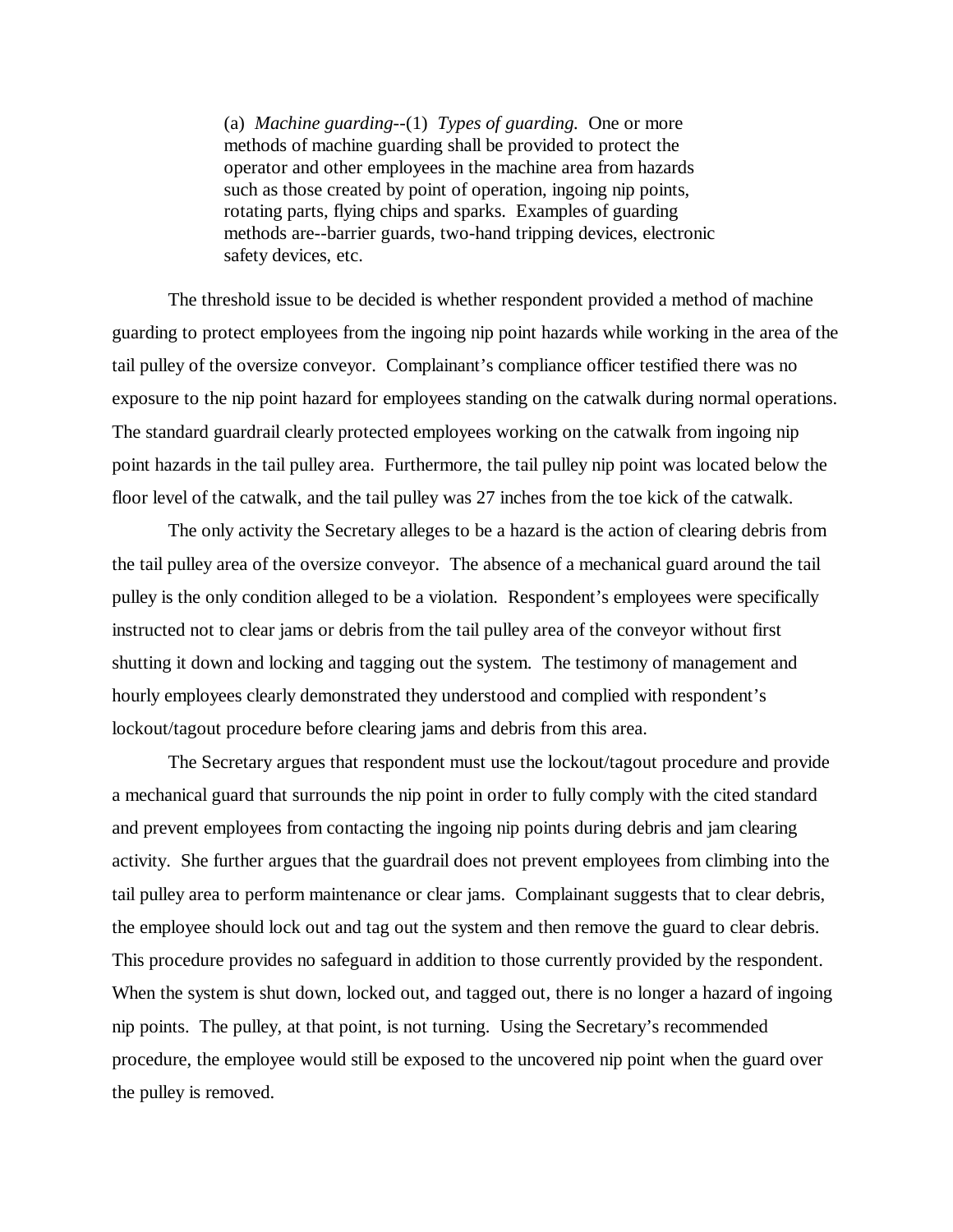Machine guarding must protect employees from hazards of ingoing nip points. There is no requirement that this guarding prevent an employee from circumventing the guarding and, thereby, exposing himself to such hazards. Respondent provided this guarding by standard guardrails with toe kicks that protected employees from the ingoing nip point of the tail pulley. In addition, it located the catwalk so that the tail pulley was no closer than 27 inches from the nearest point on the catwalk floor. The nip point was also located below the floor level of the catwalk.

 No part of an employee's job required him to be close to the pulley except when the conveyor system was shut down, locked out, and tagged out. For an employee to be exposed to an ingoing nip point while the tail pulley is turning, he must take two deliberate actions. He must climb or reach past the guardrail, and he must violate the respondent's lockout/tagout procedure. The Act and the cited standard require an employer to protect employees, but they do not require an employer to take extraordinary measures to prevent employees from circumventing guarding systems and violating protective procedures. *See National Realty and Construction Co. v. OSHRC*, 489 F.2d 1257, 1266 (D.C. Cir. 1973), and *Metal Shredders, Inc.*, 15 OSHC 1554, 1991-93 CCH OSHD ¶ 29,642 (No. 90-2273, 1992).

The Secretary has failed to prove that respondent's employees were exposed to the hazards of ingoing nip points on the tail pulley of the oversize conveyor. The alleged violation of 29 C.F.R. § 1910.212(a)(1) is vacated.

# FINDINGS OF FACTS AND AND CONCLUSIONS OF LAW

The foregoing decision constitutes the findings of fact and conclusions of law in accordance with Federal Rule of Civil Procedure 52(a).

# ORDER

Based upon the foregoing decision, it is ORDERED:

Item 1 of Citation No. 1, alleging a serious violation of 29 C.F.R. § 1910.212(a)(1), is hereby vacated and no penalty is assessed.